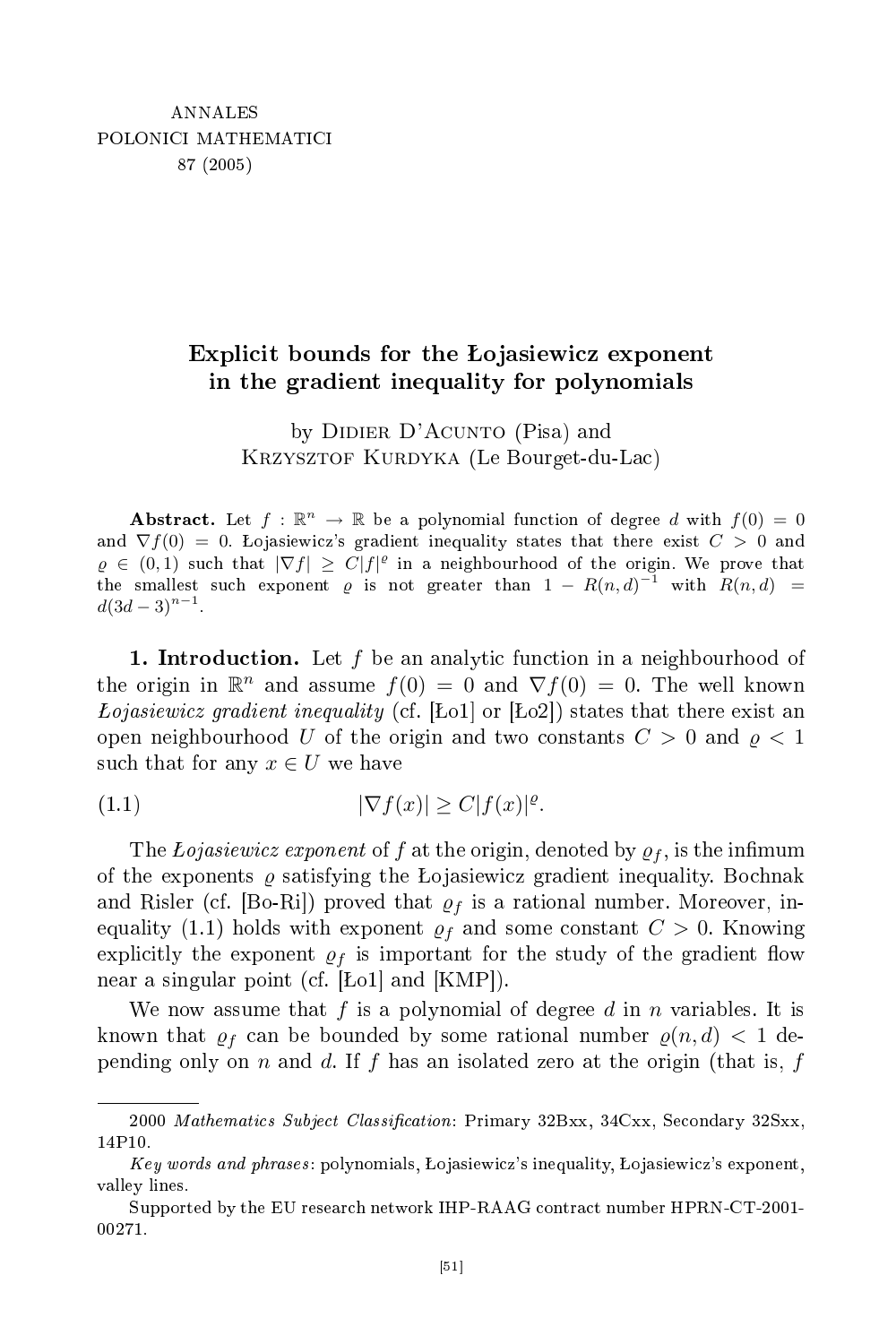has a strict local extremum at 0) J. Gwoździewicz [Gw] proved that

$$
\varrho_f \le 1 - \frac{1}{(d-1)^n + 1}.
$$

In the present paper we consider the general case, that is,  $f$  may have a non-isolated singularity at the origin. More precisely, for any integer  $d \geq 2$ and for any polynomial f in n variables with deg  $f = d$  and  $f(0) = 0$  we have

MAIN THEOREM. The Lojasiewicz exponent  $\rho_f$  satisfies

$$
\varrho_f \le 1 - \frac{1}{d(3d-3)^{n-1}}.
$$

More precisely  $\rho_f \leq 1 - R(n, d)^{-1}$ , where

$$
R(n, d) = \max\{d(3d - 4)^{n-1}, 2d(3d - 3)^{n-2}\}.
$$

Our approach, unlike [Gw] which uses polar curves, is based on the study of ridge and valley lines atta
hed to the singularity. More pre
isely, in a fixed non-critical level hypersurface  $f^{-1}(t)$ , we detect the points where the restriction of the function  $|\nabla f|$  to  $f^{-1}(t)$  has a local minimum. We denote by  $\Gamma(f)$  the collection of all those points when t varies in R. As proved in [D'A-Ku] the set  $\Gamma(f)$  is of dimension 1 for a generic polynomial of degree d. The set  $\Gamma(f)$  is contained in the set of critical points of  $|\nabla f|$  restricted to  $f^{-1}(t)$ , which is the set of points where  $\nabla f$  is an eigenvector of  $H_f$ , the Hessian matrix of  $f$ .

The paper is organised as follows: first we explain the notion of ridge and valley lines and highlight some important properties of this set. Clearly the Lojasiewicz exponent  $\rho_f$  is reached on  $\Gamma(f)$ . Next we recall an elementary definition of multiplicity of intersection between a complex hypersurface  ${f = c}$  and a complex algebraic curve containing  $\Gamma(f)$ ; we prefer to call it the geometric degree of f on  $\Gamma(f)$ . We state an important result on the semi
ontinuity of the geometri degree. We give a sket
h of proof based on the existence of a stratification (in the complex algebraic case) satisfying Thom's  $(a_f)$  condition.

We then compute the Lojasiewicz exponent first for a generic polynomial and finally, using semicontinuity of the geometric degree, for polynomials of a fixed degree on an algebraic family of curves of ridge and valleys.

After the submission of this paper A. Gabrielov informed us that he obtained the same bound in his paper  $[Ga]$ . (In fact he studied a more general case of pffafian sets). He used relative polar curves of the complexification of f and  $|\nabla f|^2$ . It seems, however, that our proof is a bit more detailed and complete. For instance in the proof of Theorem 3.2 of  $[Ga]$  it is assumed that the minima of f on the levels of g (here  $g = |\nabla f|^2$ ) intersected with a closed ball lie on the polar curve, but in fact they may occur on the boundary of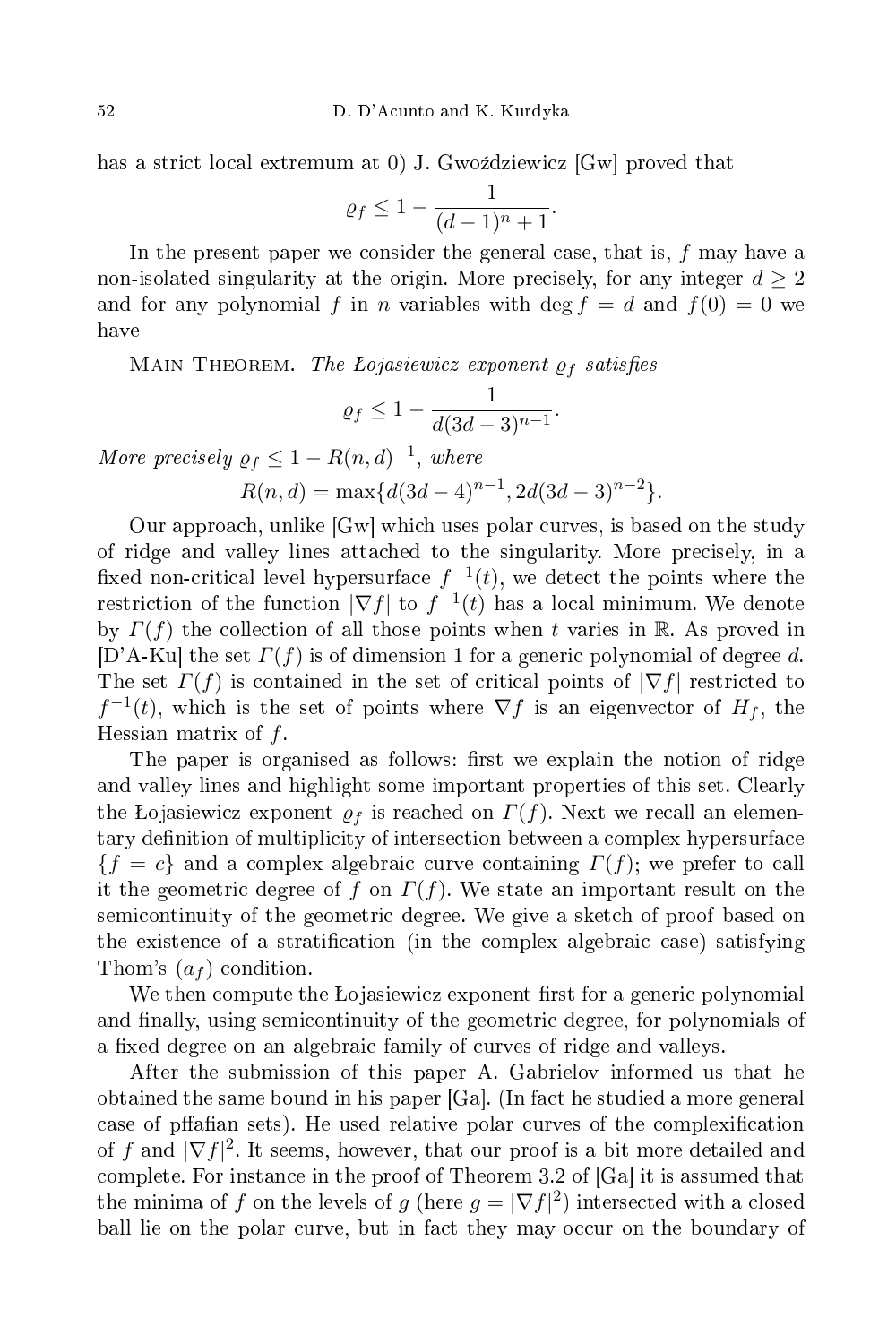the ball, so they may not belong to the polar curve. Even more generally it may happen that the relative polar curve may be empty; then one cannot apply the crucial Theorem 3.1 of  $[Ga]$ .

It is important to stress that the difficulty is to find a bound valid for all polynomials (of fixed degree), since for a generic polynomial (which is Morse in fact) the exponent is equal to  $1/2$ .

The main difference between the proof in [Ga] and ours is the reduction of the dimension of  $\Gamma(f)$ . Since Gabrielov works with the complexification of  $\Gamma(f)$ , he can reduce to the case where dim  $\Gamma(f) = 1$  by taking the intersection with a suitable complex 2-plane. Thus the curve on which the Lojasiewicz exponent is computed is not real in general, so it is not selected in  $\Gamma(f)$ . In our approach we actually obtain a real semialgebraic curve in  $\Gamma(f)$  on which the order of f can be controlled. This may be useful in further studies.

The problem of finding the exact maximal Lojasiewicz exponent  $\rho(n, d)$ for polynomials of degree  $d$  in  $n$  variables seems to be quite delicate. If we write a bound in the form  $\varrho(n,d) \leq 1 - R(n,d)^{-1}$  with  $R(n,d)$  polynomial with respect to d, then as proved in the present paper  $R(n, d)$  is of degree n. It seems interesting to estimate the leading coefficient. Probably it should be less than 1, as Gwoździewicz's [Gw] result suggests. However, the polynomials realizing  $\rho(n, d)$  may be extremely rare. Possibly there are finitely many of them (up to some natural equivalence relation).

Of ourse we do not laim that the bound we propose is optimal, but we hope that the method of valley lines (and their limits) may give a more precise estimate for the Lojasiewicz exponent.

Also lower bounds for  $\rho(n, d)$  seem to be unknown. One could conjecture that  $\varrho(n,d) \geq 1 - Q(n,d)^{-1}$  with  $Q(n,d)$  polynomial of degree n with respect to d. If  $n = 2$ , then  $Q(2, d)$  is of degree 2 and the leading coefficient of  $Q(2, d)$ is not less than  $15/28$ , by S. Gusein-Zade and N. Nekhoroshov [GuNe]. In this case the problem is related to  $A_N$  singularities (with  $N = N(d)$  maximal) which may appear on plane curves of degree d. Clearly for an  $A_N$  singularity the Lojasiewicz exponent is  $1 - 1/(N + 1)$ .

2. Generalised valley lines. Let  $f : \mathbb{R}^n \to \mathbb{R}$  be a polynomial with  $\deg f = d > 2$ . In a given level hypersurface of f there are points of particular interest, namely the ridge and valley lines of  $f$ . A naive but important way of describing them is the following: fix a non-critical level hypersurface  $f^{-1}(t)$ and consider the points  $x \in f^{-1}(t)$  such that for all s sufficiently close to t the Euclidean distance dist $(x, f^{-1}(s))$  is greater than or equal to dist $(x', f^{-1}(s))$ for all  $x' \in f^{-1}(t)$  sufficiently close to x. We now give a more rigorous definition of the ridge and valley lines of  $f$ .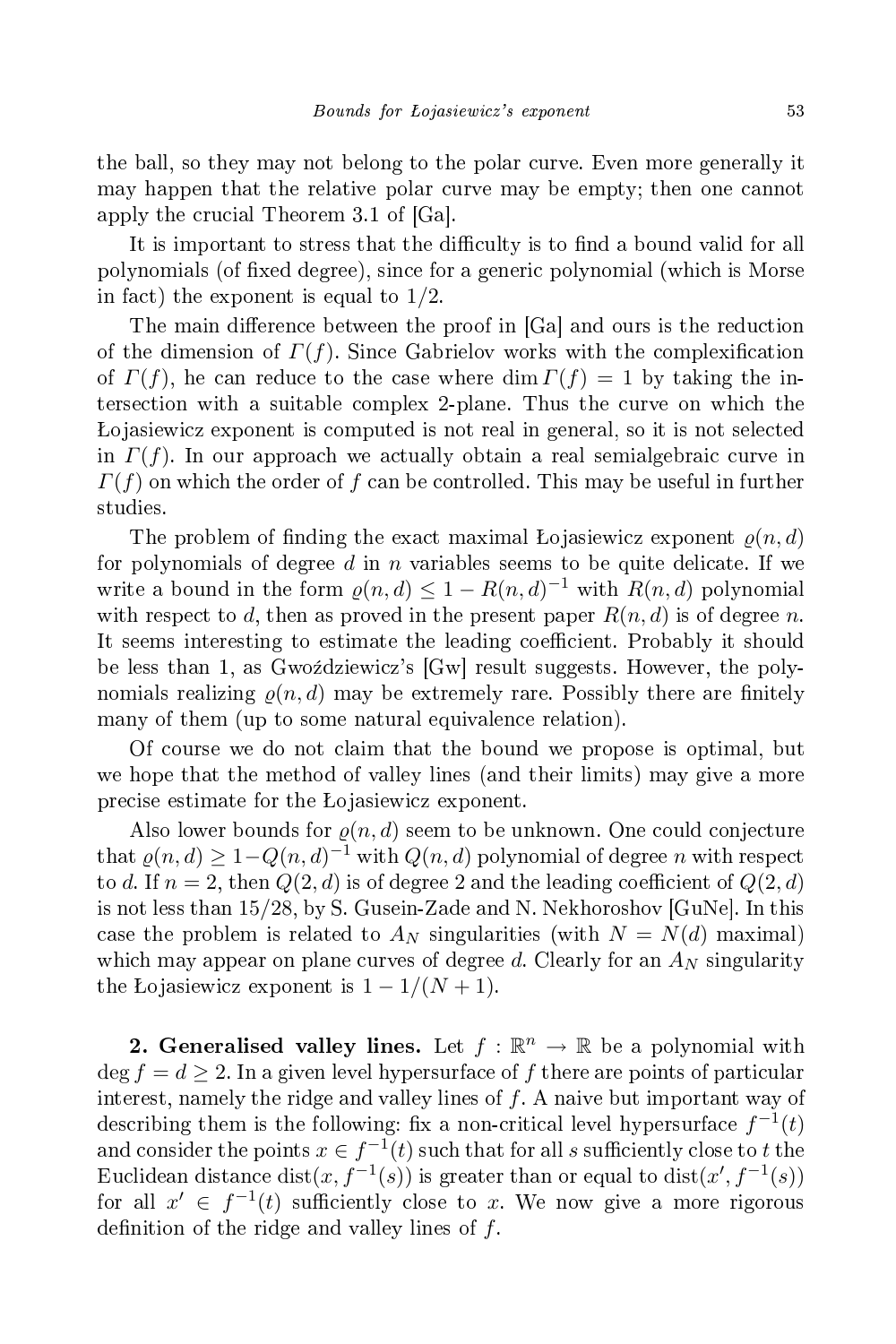DEFINITION 2.1. We say that a point  $x \in \mathbb{R}^n$  belongs to the *ridge and* valley set of f, denoted by  $\Gamma_1(f)$ , if the function  $|\nabla f|^2$  restricted to  $f^{-1}(f(x))$ has a local minimum at  $x$ .

This terminology is motivated by its analogy with elements of the Earth lands
ape.

Clearly, the ridge and valley set of  $f$  is contained in the set

$$
\Theta_1(f) = \{ x \in \mathbb{R}^n : d(|\nabla f|^2) \wedge df = 0 \}
$$

of critical points of the function  $|\nabla f|^2$  restricted to the level sets of f. Observe that  $x \in \Theta_1(f)$  if and only  $\nabla f(x)$  is an eigenvector of  $H_f(x)$ , the Hessian matrix of f at x. Note that  $\Theta_1(f)$  is a real algebraic set while the ridge and valley set is semialgebraic. The set  $\Theta_1(f)$  is the set of common zeros of at most  $n-1$  coefficients of the differential form  $\omega = d(|\nabla f|^2) \wedge df$ .

Let  $B^n(r_0)$  be the open ball of radius  $r_0$  centred at the origin. Then the infimum of the function  $|\nabla f|^2$  restricted to the hypersurfaces  $f^{-1}(t) \cap B^n(r_0)$ is not necessarily reached inside  $B<sup>n</sup>(r<sub>0</sub>)$  but maybe on the sphere  $S<sup>n</sup>(r<sub>0</sub>) =$  $\partial B^n(r_0)$ . This can occur when the origin is not an isolated singularity of f. One has to take into account some boundary effects. We therefore introduce the boundary ridge and valley set of f, denoted by  $\Gamma_2(f)$ , as the set of points at which the function  $|\nabla f|^2$  restricted to  $f^{-1}(t) \cap S^n(r_0)$  has a local minimum. Clearly,  $\Gamma_2(f)$  is contained in

$$
\Theta_2(f) = \{x \in S^n(r_0) : d(|\nabla f|^2) \wedge df \wedge dr = 0\},\
$$

where  $r(x) = |x|^2 - r_0^2$ . Then we define the *generalised ridge and valley set* of f associated to  $B<sup>n</sup>(r<sub>0</sub>)$  as  $\Gamma(f) = \Gamma_1(f) \cup \Gamma_2(f)$ . Clearly

$$
\Gamma(f) \subset \Theta(f) = \Theta_1(f) \cup \Theta_2(f).
$$

The dimension of  $\Theta(f)$  is not always equal to 1. Nevertheless for a "generic" polynomial the set  $\Theta(f)$  is an algebraic curve. Let  $\mathbb{R}_d[\mathbf{X}]$  be the set of polynomials in  $n$  variables of degree less than or equal to  $d$  and  $\mathbf{X} = (X_1, \ldots, X_n)$ . Then we have

PROPOSITION 2.2 ([D'A-Ku]). Fix integers  $d, n \geq 2$ . There is a semialgebraic set  $G_d \subset \mathbb{R}_d[\mathbf{X}]$ , with codim  $G_d \geq 1$ , such that for any polynomial  $f \in \mathbb{R}_d[\mathbf{X}] \setminus G_d$ , the set  $\Theta(f)$  is of dimension 1.

The proof of this proposition is based on transversality arguments and a detailed study of the space of symmetric matrices (see  $[D'A-Ku]$ ). We shall call a polynomial f of degree d generic if  $f \in \mathbb{R}_d[\mathbf{X}] \setminus G_d$ .

When dim  $\Theta_1(f) = 1$ , the curve  $\Theta_1(f)$  is contained in the set of common zeros of  $n-1$  independent polynomials. As mentioned before, a point x belongs to  $\Theta_1(f)$  if and only if there exists  $\lambda \in \mathbb{R}$  such that  $H_f(x)\nabla f(x) =$  $\lambda \nabla f(x)$ . Thus the  $n-1$  polynomials describing  $\Theta_1(f)$  have degree at most  $3d-4$ . In the same way  $\Theta_2(f)$  is contained in the set of common zeros of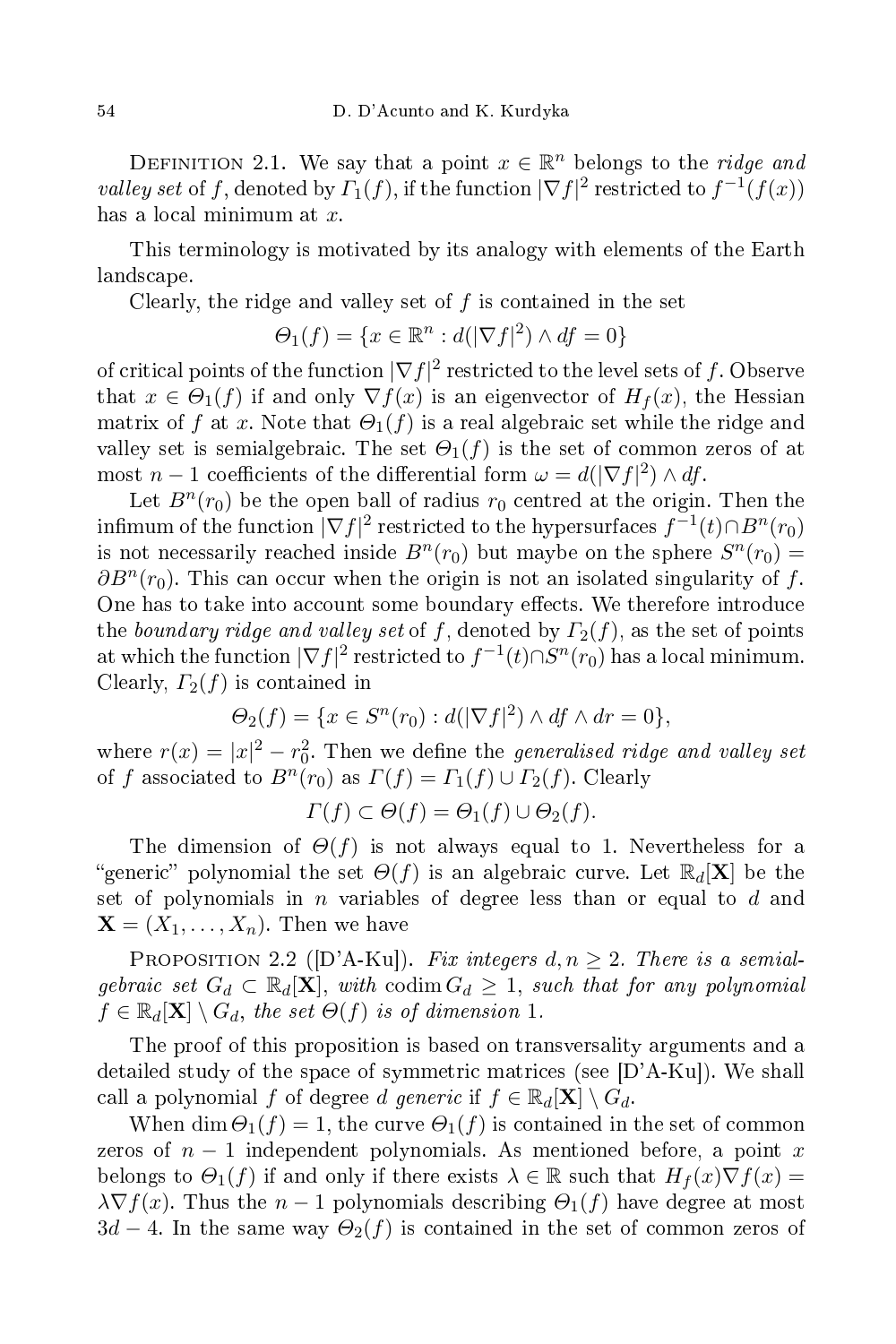$n-2$  polynomial equations of degree at most  $3d-3$  and one polynomial equation of degree 2.

We shall need the following corollary of Proposition 2.2.

COROLLARY 2.3. For any polynomial  $f \in \mathbb{R}_d[X]$  there exists a polynomial mapping  $\varphi : \mathbb{R} \to \mathbb{R}_d[\mathbf{X}]$  such that  $\varphi(0) = f$  and for all but finitely many  $t \in \mathbb{R}$  the polynomial is generic, that is,  $\varphi(t) \notin G_d$ .

*Proof.* Let  $Z_d$  be the Zariski closure of  $G_d$ . Since  $\dim Z_d = \dim G_d < n$ ,  $Z_d$  is a proper algebraic subset of  $\mathbb{R}_d[X]$ . By the classical curve selection lemma [Ło1] there exists an analytic mapping  $\tilde{\varphi}$  : (-a, a)  $\rightarrow \mathbb{R}_d[X]$  such that  $\tilde{\varphi}(0) = f$  and  $\tilde{\varphi}(0, s) \not\subset Z_d$ . As  $\varphi$  we can take the truncation of  $\tilde{\varphi}$  to a sufficiently high order.  $\blacksquare$ 

**3. Multiplicity of intersection.** To prove that the estimate of the Main Theorem for the Lojasiewicz exponent holds true for both generic and non-generic polynomials we will use some basic facts from elementary intersection theory. First we make precise what we shall mean by the geometric degree of a polynomial  $f: \mathbb{C}^n \to \mathbb{C}$  on an algebraic curve  $\Gamma \subset \mathbb{C}^n$ . Assume that f is non-constant on any irreducible component of  $\Gamma$ . Then it is well known that for all but finitely many  $z \in \mathbb{C}$  the number of points of  $\Gamma \cap f^{-1}(z)$ is constant. We call this number the *geometric degree* of f on  $\Gamma$  and we denote it by  $m(\Gamma, f)$ . The next lemma follows easily from Rouché's Theorem.

LEMMA 3.1. Let  $\Gamma \subset \mathbb{C}^n$  be an algebraic curve and let  $f: \mathbb{C}^n \to \mathbb{C}$  be a polynomial. Assume that f is non-constant on any irreducible component of  $\Gamma$ . Let  $\gamma : D \to \Gamma \subset \mathbb{C}^n$  be an injective holomorphic function defined in an open disk  $D \subset \mathbb{C}$ . Then the order of  $f \circ \gamma$  at any point  $s \in D$  is not greater than  $m(\Gamma, f)$ .

We now explain a kind of semicontinuity of the geometric degree. Consider an algebraic family  $C_t$ ,  $t \in \mathbb{C}^*$ , of algebraic curves in  $\mathbb{C}^n$ . That is, we assume that the set

$$
C = \{(x, t) \in \mathbb{C}^n \times \mathbb{C}^* : x \in C_t\}
$$

is algebraic in  $\mathbb{C}^n \times \mathbb{C}^*$ . Let  $C_0$  be the limit as  $t \to 0$  of this family, precisely

$$
C_0 \times 0 = \overline{C} \setminus C,
$$

where the closure is taken in the Zariski topology in  $\mathbb{C}^n \times \mathbb{C}$ . In fact, since  $C$  is constructible in  $\mathbb{C}^n \times \mathbb{C}$  the closures of  $C$  in the strong and the Zariski topologies are the same. Hence  $C_0$  is an algebraic set in  $\mathbb{C}^n$  of dimension  $1 = \dim C - 1.$ 

Now let  $f_t: \mathbb{C}^n \to \mathbb{C}, t \in \mathbb{C}$ , be a family of polynomials such that the coefficients of  $f_t$  are polynomials in t. Assume that, for any  $t \in \mathbb{C}^*$ ,  $f_t$  is non-constant on any irreducible component of  $C_t$ .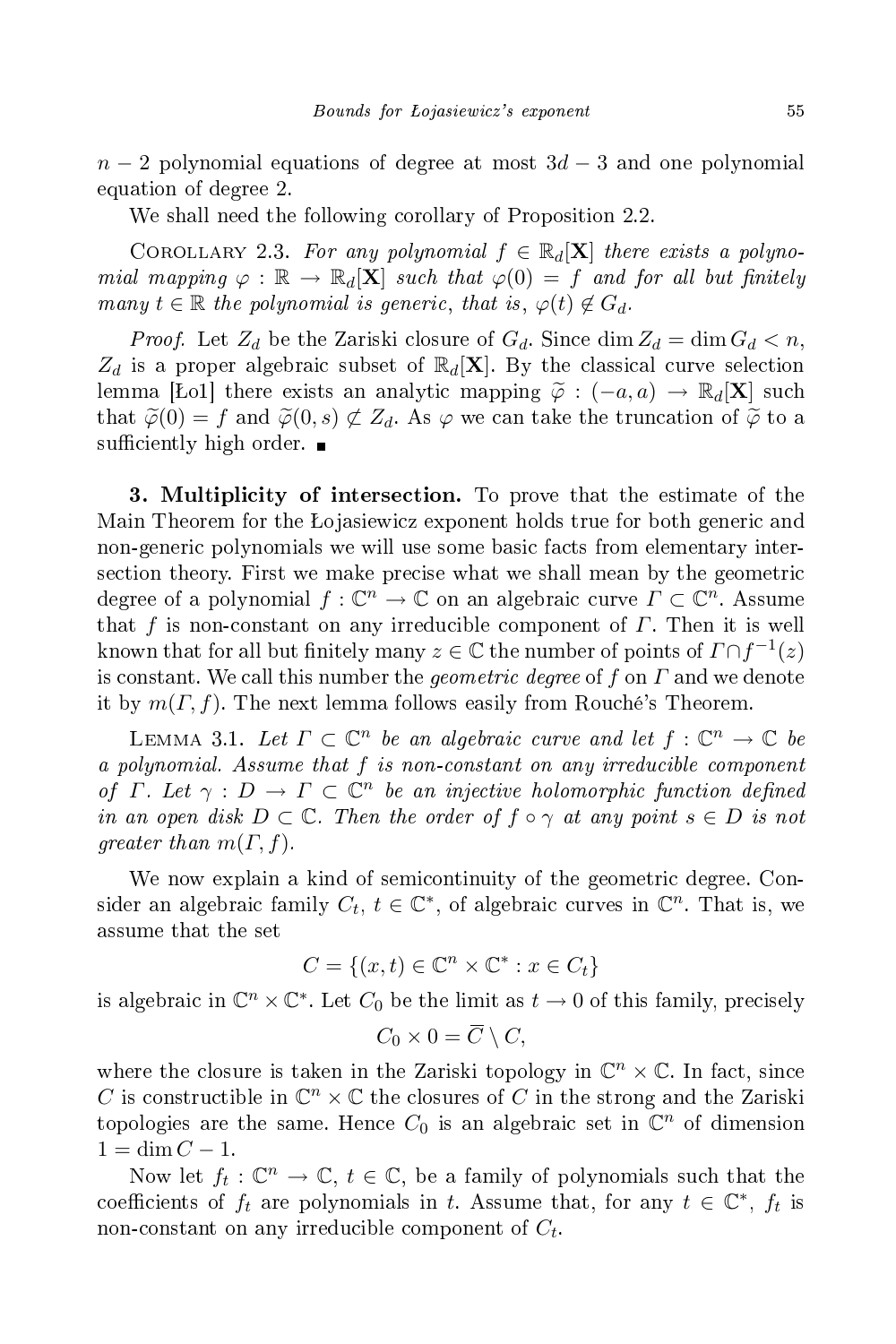LEMMA 3.2. Let  $\Gamma_0$  be the union of all irreducible components of  $C_0$  on which  $f_0$  is non-constant. Then

(3.1)  $m(\Gamma_0, f_0) \le m(C_t, f_t)$ 

for any  $t \neq 0$  sufficiently close to  $0 \in \mathbb{C}$ .

*Proof.* This result is a particular case of the general intersection theory (see for instance Chapter 11 in [Fu]). However, we shall give below a sketch of a simple geometric argument based on stratification theory. There exists (see for instance [Ha-Lê] or [HMS]) a stratification of  $(C_0 \times 0, C)$  which satisfies the so-called Thom's  $(a_f)$  condition. In our case it means that there exists a finite set  $B \subset C_0$  such that:

- $C_0 \setminus B$  is smooth,
- for any  $x \in C_0 \setminus B$  and any  $\varepsilon > 0$  there exist a neighbourhood U of x and  $\delta > 0$  such that if  $y \in C_t \cap U$  and  $0 < |t| < \delta$ , then  $C_t$  is smooth at y and the distance between the tangent spaces  $T_y(C_t)$  and  $T_x(C_0)$ is less than  $\varepsilon$ .

Now choose  $z \in \mathbb{C}$  such that the hypersurface  $\{f_0 = z\}$  meets  $\Gamma_0$  transversally at the points of  $\Gamma_0 \backslash B$ . So by definition,  $m(\Gamma_0, f_0)$  is equal to the cardinality of  $\Gamma_0 \cap \{f_0 = z\}$ . Fix a point  $x \in C_0 \cap \{f_0 = z\}$  and its small neighbourhood U. By transversality, if t is close to 0 and z' is close to z, then  $\{f_t = z'\}$  and  $C_t$ have at least one common point in U. This proves inequality (3.1).

4. Proof of the Main Theorem. In this section we use the generalised ridge and valley lines to bound the Lojasiewicz exponent  $\rho_f$  of a polynomial  $f: \mathbb{R}^n \to \mathbb{R}$  of degree d.

REMARK 4.1. Gwoździewicz  $[Gw]$  proved that if an analytic function  $f$ has an isolated zero at the origin, then the Lojasiewicz exponent for the gradient inequality (1.1) is reached on all polar curves  $P_v = (\nabla f)^{-1}(\mathbb{R}v)$  provided v belongs to the complement in  $\mathbb{R}^n$  of a proper linear subspace L. Moreover he gave examples showing that this is no longer true for non-isolated singularities. In particular he proved that if  $f$  is a polynomial of degree  $d$  with an isolated zero at the origin then  $\rho_f$  is bounded by  $1 - ((d-1)^n + 1)^{-1}$ .

From now on we suppose that  $f : \mathbb{R}^n \to \mathbb{R}$  is a polynomial of degree  $d \geq 2$ . We still assume that  $f(0) = 0$  and  $\nabla f(0) = 0$ . Then we have

THEOREM 4.2. For any polynomial  $f : \mathbb{R}^n \to \mathbb{R}$  of degree d the Lojasiewicz exponent  $\varrho_f$  at 0 is less than or equal to  $1-(d(3d-3)^{n-1})^{-1}$ . More precisely, if  $f(0) = 0$  and  $\nabla f(0) = 0$ , then for any  $r_0 > 0$  there exist  $\varepsilon > 0$ and  $C > 0$  such that

 $|\nabla f(x)| \geq C |f(x)|^{\varrho}$ 

for any  $x \in B<sup>n</sup>(r_0)$  with  $|f(x)| < \varepsilon$ , where  $\rho = 1 - (d(3d - 3)^{n-1})^{-1}$ .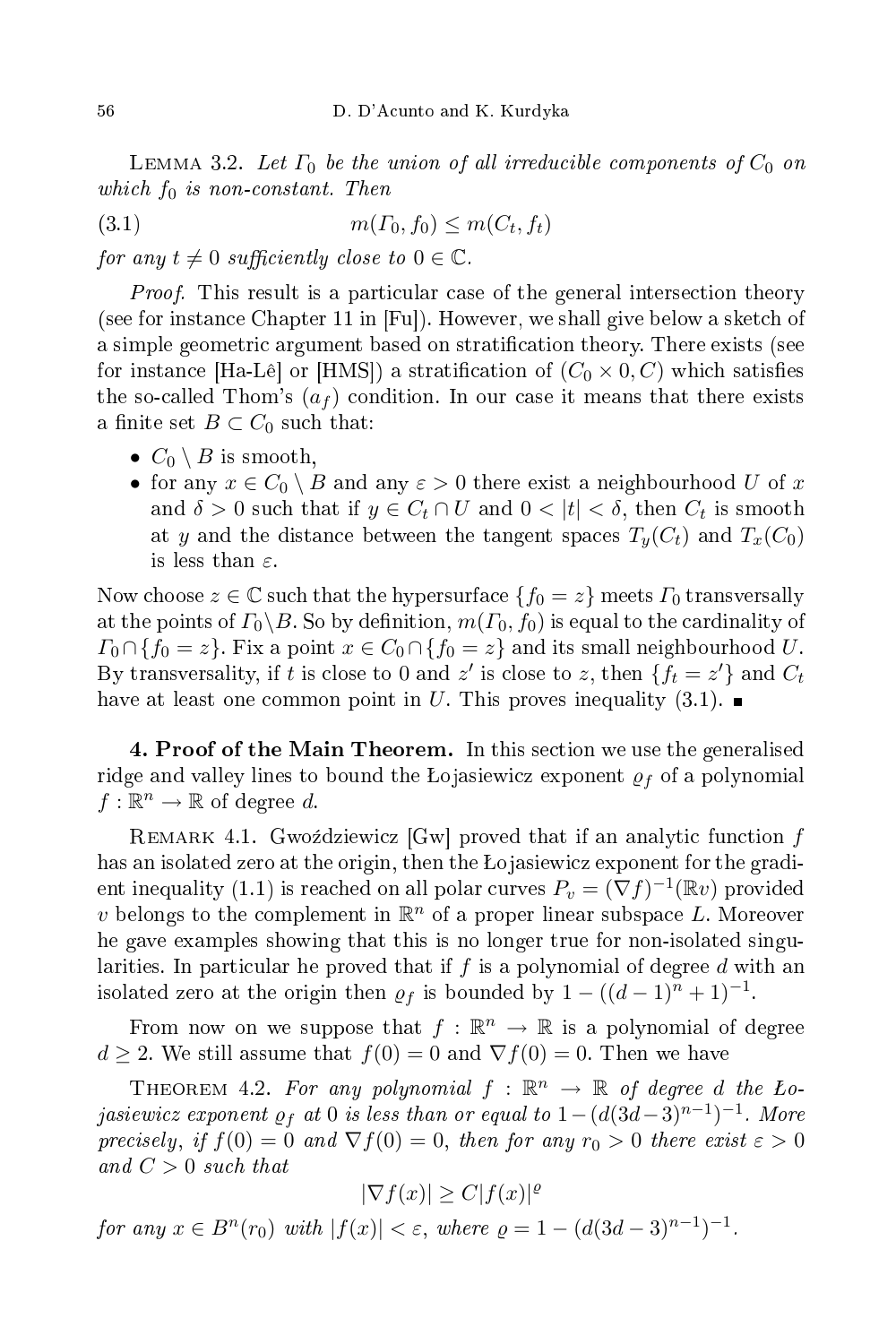The proof of Theorem 4.2 is based on the estimate of the order of contact of the hypersurface  $f^{-1}(0)$  with a suitable parametrisation of the halfbranches of  $\Gamma(f)$ , the generalised ridge and valley set of f in the ball  $\overline{B}{}^n(r_0)$ .

Precisely the following proposition is crucial.

PROPOSITION 4.3. Let  $f : \mathbb{R}^n \to \mathbb{R}$  be a polynomial of degree d. Assume that  $(0,b) \subset f(B^n(r_0))$  for some  $b > 0$ . Then there exists an analytic arc  $\theta: (-a, a) \to \mathbb{R}^n$  such that:

- (1)  $f(\theta(0)) = 0$  and  $f \circ \theta((0, a)) \subset (0, b);$
- (2) if  $s > 0$  and  $x \in f^{-1}(f(\theta(s))) \cap \overline{B}^n(r_0)$ , then  $|\nabla f(x)| \geq |\nabla f(\theta(s))|$ ;
- (3) ord<sub>0</sub> $(f \circ \theta) \leq d(3d-3)^{n-1}$ .

*Proof of Theorem 4.2.* Assume we have proved Proposition 4.3 and let  $\theta$ be an analytic curve as in the proposition.

We write  $\theta(t) = a_m t^m + a_{m+1} t^{m+1} + \cdots$  with  $|a_m| = 1, m \ge 1$ . For small  $s > 0$  we put

$$
\gamma(s) = \theta(s^{1/m}) = a_m s + a_{m+1} s^{(m+1)/m} + \cdots,
$$

which is a convergent Puiseux series. Note that  $|\gamma'(s)| \to 1$  as  $s \to 0$ . Let us write the Puiseux expansion of  $f \circ \gamma$ :

$$
(f \circ \gamma)(s) = \alpha_{\nu} s^{\nu} + \alpha_{k} s^{k} + \cdots,
$$

with  $\nu \le (1/m)d(3d-3)^{n-1}, k \in (1/m)\mathbb{N}, k > \nu, \alpha_{\nu} > 0$ . Then we have  $(f \circ \gamma)'(s) = \langle \nabla f(\gamma(s)), \gamma'(s) \rangle$  and  $|\gamma'(s)| \simeq 1$  as  $s \to 0$ . This implies

$$
|\nabla f(\gamma(s))| \ge c\nu \alpha_{\nu} s^{\nu-1} \simeq f(\gamma(s))^{\nu-1/\nu}
$$

for some positive constant  $c > 0$  and small  $s > 0$ . So there exists  $C > 0$  such  $_{\rm that}$ 

$$
|\nabla f(\gamma(s))| \ge C|f(\gamma(s))|^{(\nu-1)/\nu}.
$$

Recall that if  $x \in f^{-1}(f(\gamma(s)))$ , then  $|\nabla f(x)| \geq |\nabla f(\gamma(s))|$ . Thus we have  $|\nabla f(x)| \ge C |f(x)|^{(\nu-1)/\nu}$ 

for any  $x \in B<sup>n</sup>(r<sub>0</sub>)$  such that  $f(x) > 0$  is small enough. Replacing f by  $-f$ we obtain the result also for  $f(x) < 0$ .

REMARK 4.4. Note that, for a fixed ord<sub>0</sub>( $f \circ \theta$ ), the exponent  $\rho =$  $(\nu-1)/\nu$  is the largest possible when  $m=1$ , that is, the curve  $\Gamma(f)$  is smooth.

To omplete the proof of Theorem 4.2 it remains to prove Proposition 4.3. We shall distinguish two cases. Namely, we first consider the case of a generi polynomial and then, using the results of Se
tion 3, we extend our bound on the Lojasiewicz exponent to the non-generic polynomials.

*Proof of Proposition 4.3.* We will use the notations and results from Section 2. Clearly the arc  $\theta$  must be chosen from the algebraic set  $\Theta(f)$ .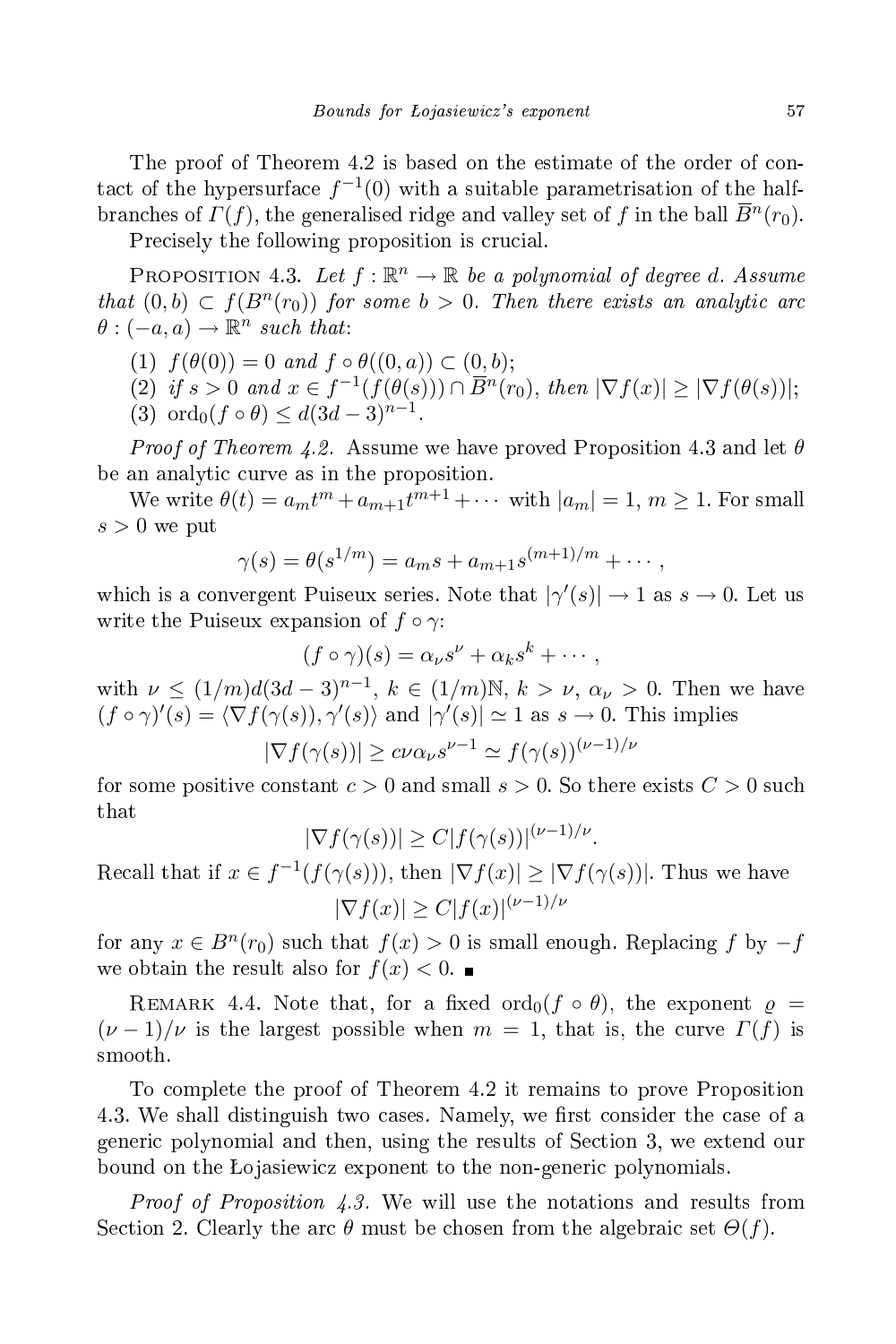CASE 1: The polynomial f is generic. That is,  $\Theta(f)$  is actually a curve. We have

LEMMA 4.5. Assume that f is generic, and let  $\theta: (-a, a) \to \Theta(f) \subset \mathbb{R}^n$ be an analytic arc. Suppose that the complexification of  $\theta$  is injective in a small disk around the origin in  $\mathbb C$ . Then  $\operatorname{ord}_0(f \circ \theta) \leq d(3d-3)^{n-1}$ .

Recall that  $\Theta(f) = \Theta_1(f) \cup \Theta_2(f)$  is the union of two algebraic sets. So the image of  $\theta$  entirely lies in one of them.

First we assume that  $\theta(s) \in \Theta_1(f)$  for all  $s \in (-a, a)$ . Recall that if f is generic then  $\Theta_1(f)$  is of dimension one and is contained in the common zeros of  $n-1$  independent coefficients of the 2-form  $\omega = d(|\nabla f|^2) \wedge df$ . Denote them by  $g_1, \ldots, g_{n-1}$ ; recall that deg  $g_i \leq 3d - 4$ . We may assume that  $\nabla g_1(x), \ldots, \nabla g_{n-1}(x)$  are linearly independent for all but finitely many  $x \in \Theta_1(f)$ .

Indeed, pick a smooth point  $x_i$  in each irreducible component  $C_i$  of  $\Theta_1(f).$ Let  $g_1, \ldots, g_{n-1}$  be such that  $\nabla g_1(x_1), \ldots, \nabla g_{n-1}(x_1)$  are linearly independent, and suppose that  $\nabla g_1, \ldots, \nabla g_{n-1}$  are linearly dependent at  $x_2$ . Let  $h_1, \ldots, h_{n-1}$  be coefficients of  $\omega$  such that  $\nabla h_1(x_2), \ldots, \nabla h_{n-1}(x_2)$  are linearly independent.

Now put  $\widetilde{g}_i = g_i + \varepsilon h_i$ . If  $\varepsilon > 0$  is small enough, then the gradients of  $\widetilde{g}_i$  are linearly independent at both points  $x_1, x_2$ . Continuing in this way we obtain linear combinations  $p_1, \ldots, p_{n-1}$  of the coefficients of  $\omega$  such that their gradients are linearly independent at each point  $x_i$ , hence, by algebraicity, at all but finitely many points of  $\Theta_1(f)$ .

From Bézout's Theorem (cf. e.g. [Be-Ri], [Fu]) we obtain

(4.1) 
$$
m(\Theta_1(f), f) \le \deg f \prod_{i=1}^{n-1} \deg g_i \le d(3d-4)^{n-1} \le d(3d-3)^{n-1}.
$$

Hen
e by Lemma 3.1,

(4.2)  $\text{ord}_0(f \circ \theta) \leq m(\Theta_1(f), f) \leq d(3d-3)^{n-1}.$ 

Assume now  $\theta(s) \in \Theta_2(f)$  for all  $s \in (-a, a)$ . Recall that  $\Theta_2(f)$  is contained in the common zeros of  $n-2$  polynomial equations of degree at most 3d − 3 and one polynomial equation of degree 2. So again by Bézout's Theorem,

(4.3) 
$$
m(\Theta_2(f), f) \le 2d(3d-3)^{n-2} \le d(3d-3)^{n-1},
$$

and by Lemma 3.1,

(4.4) 
$$
\operatorname{ord}_0(f \circ \theta) \le 2d(3d-3)^{n-2} \le d(3d-3)^{n-1}.
$$

This proves Lemma 4.5.

We now continue the proof of Proposition 4.3 in the first case. Choose  $\varepsilon$  > such that  $(0, \varepsilon) \subset f(B^n(r_0))$ . By the classical curve selection lemma (cf.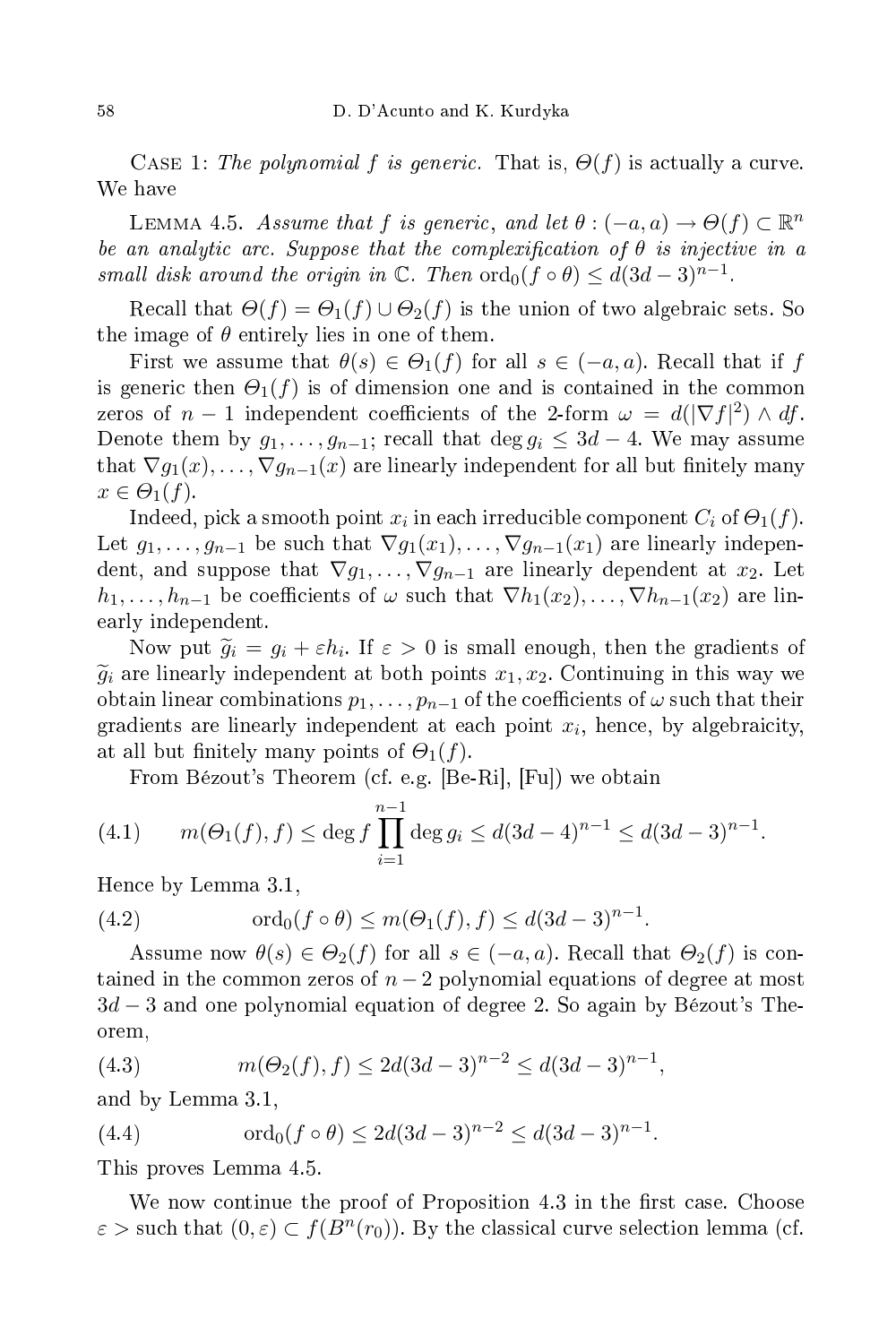e.g. [BCR]) there exists a semialgebraic curve  $\theta$  :  $(0, \varepsilon) \to \overline{B}^n(r_0)$  such that  $|\nabla f(x)| \geq |\nabla f(\widetilde{\theta}(s))|, \quad x \in f^{-1}(\widetilde{\theta}(s)) \cap \overline{B}^n(r_0).$ 

It follows from Puiseux's Theorem (cf. e.g.  $[Lo3]$ ) that there exists a rational number  $q > 0$  such that  $\theta(s) = \theta(s^q)$ ,  $s > 0$ , has an analytic (holomorphic) extension which is actually injective on a small disk around the origin.

Observe that  $\theta(s) \in \Gamma(f) \subset \Theta_1(f) \cup \Theta_2(f)$ . But  $\theta$  is analytic and  $\Theta_1(f)$ ,  $\Theta_2(f)$  are algebraic sets, so either

$$
\theta(s) \in \Theta_1(f), s \in (0, \varepsilon), \text{ or } \theta(s) \in \Theta_2(f), s \in (0, \varepsilon),
$$

.

for  $\varepsilon > 0$  small enough. From (4.2) and (4.4) we obtain

(4.5) 
$$
\operatorname{ord}_0(f \circ \theta) \leq d(3d-3)^{n-1}
$$

This proves Proposition 4.3 in Case 1, that is, for a generi polynomial.

CASE 2: The general case. We now consider an arbitrary polynomial  $f: \mathbb{R}^n \to \mathbb{R}$ , of degree  $d \geq 2$ . By Proposition 2.2 there exists an algebraic family of polynomials  $f_t, t \in \mathbb{R}$ , of degree at most d such that  $f_0 = f$  and for all sufficiently small  $t \neq 0$  the polynomial  $f_t$  is generic in the sense of Section 2. Actually, by Corollary 2.3 we may choose this family so that the coefficients of  $f_t$  are polynomials in t.

Hence  $f_t$  is a well defined polynomial on  $\mathbb{C}^n$  of degree at most d. So we have two associated algebraic families of curves  $C_t = \Theta_1(f_t)$ ,  $t \in \mathbb{C}^*$ , and  $D_t = \Theta_2(f_t), t \in \mathbb{C}^*.$ 

More precisely,  $C_t$  or  $D_t$  is a curve for all but finitely many  $t \in \mathbb{C}^*$ . This follows from the fact that the genericity in Proposition 2.2 comes from a transversality ondition whi
h is valid also in the omplex ase.

Let  $C_0$  and  $D_0$  be the respective limits, as  $t \to 0$ , of the families  $C_t =$  $\Theta_1(f_t)$ ,  $t \in \mathbb{C}^*$ , and  $D_t = \Theta_2(f_t)$ ,  $t \in \mathbb{C}^*$ . Note that  $C_0$  and  $D_0$  are algebraic curves in  $\mathbb{C}^n$ . We set

$$
\Gamma_0(f) = \mathbb{R}^n \cap (C_0 \cup D_0).
$$

LEMMA 4.6. Let  $y \in \mathbb{R}$  and assume that  $f^{-1}(y) \cap \overline{B}^n(r_0) \neq \emptyset$ . Then there exists a point  $x_0 \in \Gamma_0(f) \cap \overline{B}^n(r_0)$  such that

$$
|\nabla f(x)| \ge |\nabla f(x_0)|, \quad x \in f^{-1}(y) \cap \overline{B}^n(r_0).
$$

To prove the lemma observe that  $\varGamma_0(f)\!\cap\!\overline{B}{}^n(r_0)$  is the Hausdorff limit, as  $t \to 0$ , of the family  $(C_t \cup D_t) \cap \overline{B}^n(r_0)$ ,  $t \in \mathbb{R}^*$ . Recall that if  $f_t^{-1}(y) \cap \overline{B}^n(r_0)$ is non-empty then  $|\nabla f_t|$ , restricted to  $f_t^{-1}(y) \cap \overline{B}^n(r_0)$ , has a minimum at a point which belongs to  $(C_t \cup D_t) \cap \overline{B}^n(r_0) = \Theta(f_t) \cap \overline{B}^n(r_0)$ . We leave the details to the reader.

We are now in a position to finish the proof of Proposition 4.3 in the second case. As in Case 1 we can choose in  $\Gamma_0(f)$  an analytic arc  $\theta(s)$ ,  $s \in (-a, a)$ , which satisfies condition (2) in Proposition 4.3. Clearly, as in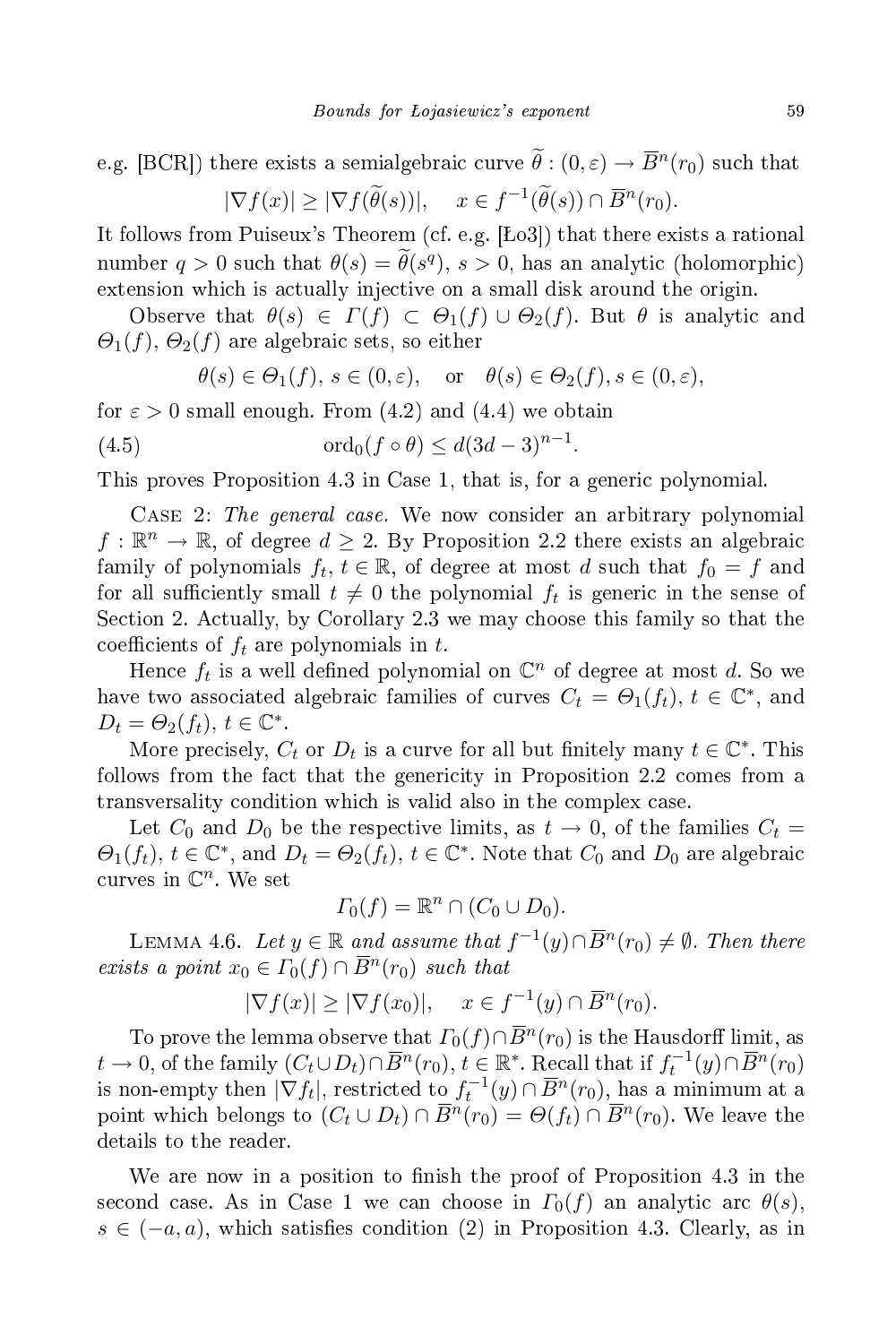Case 1, there are two possibilities: the image of  $\theta$  is included in  $C_0$  or in  $D_0$ . Re
all that, by (4.1),

$$
m(\Theta_1(f_t), f_t) \leq d(3d-4)^{n-1} \leq d(3d-3)^{n-1}, \quad t \neq 0.
$$

So, by the semicontinuity of intersection (Lemma 3.2), we have So, by the semi
ontinuity of interse
tion (Lemma 3.2), we have

(4.6) 
$$
m(C_0, f) \le d(3d - 4)^{n-1} \le d(3d - 3)^{n-1}.
$$

Hence if the image of  $\theta$  is included in  $C_0$  it follows from Lemma 3.1 that

(4.7) 
$$
\text{ord}_0(f \circ \theta) \le m(C_0, f) \le d(3d - 3)^{n-1}.
$$

Analogously by (4.3) we have

$$
m(\Theta_2(f_t), f_t) \leq 2d(3d-3)^{n-2} \leq d(3d-3)^{n-1}, \quad t \neq 0.
$$

Again, by Lemma 3.2, we have

(4.8) 
$$
m(D_0, f) \le 2d(3d-3)^{n-1} \le d(3d-3)^{n-1}.
$$

Hence if the image of  $\theta$  is included in  $D_0$  it follows from Lemma 3.1 that

(4.9) 
$$
\text{ord}_0(f \circ \theta) \le m(D_0, f) \le d(3d - 3)^{n-1}.
$$

This ends the proof of Proposition 4.3.  $\blacksquare$ 

Note that  $\operatorname{ord}_0(f \circ \theta)$  is actually bounded by  $\max\{d(3d-4)^{n-1},\}$  $2d(3d-3)^{n-2}$ . So as claimed in the statement of the Main Theorem we have precisely  $\rho_f \leq 1 - R(n, d)^{-1}$ , where

$$
R(n,d) = \max\{d(3d-4)^{n-1}, 2d(3d-3)^{n-2}\}.
$$

REMARK 4.7. Note that, in contrast to the geometric degree, the Łojasiewi
z exponent is not upper semi
ontinuous. Consider for instan
e the family

$$
f_t(x) = tx^2 + x^d.
$$

Clearly  $\rho_{f_t} = 1/2$  for  $t \neq 0$  and  $\rho_{f_0} = 1 - 1/d$ .

So in the proof of Theorem 4.2 we cannot claim that we first prove the estimate for a generic polynomial and then we extend it "by continuity" to all polynomials. Actually a generic polynomial is a Morse function, hence its Lojasiewicz exponent is equal to  $1/2$ . What we can control is the geometric degree of the polynomial on an algebraic curve on which the Lojasiewicz exponent is rea
hed.

## Referen
es

- [Be-Ri] R. Benedetti and J.-J. Risler, Real Algebraic and Semialgebraic Sets, Act. Math., Hermann, Paris, 1990.
- [BCR] J. Bochnak, M. Coste and M. F. Roy, Real Algebraic Geometry, Ergeb. Math. Grenzgeb. 36, Springer, 1998.